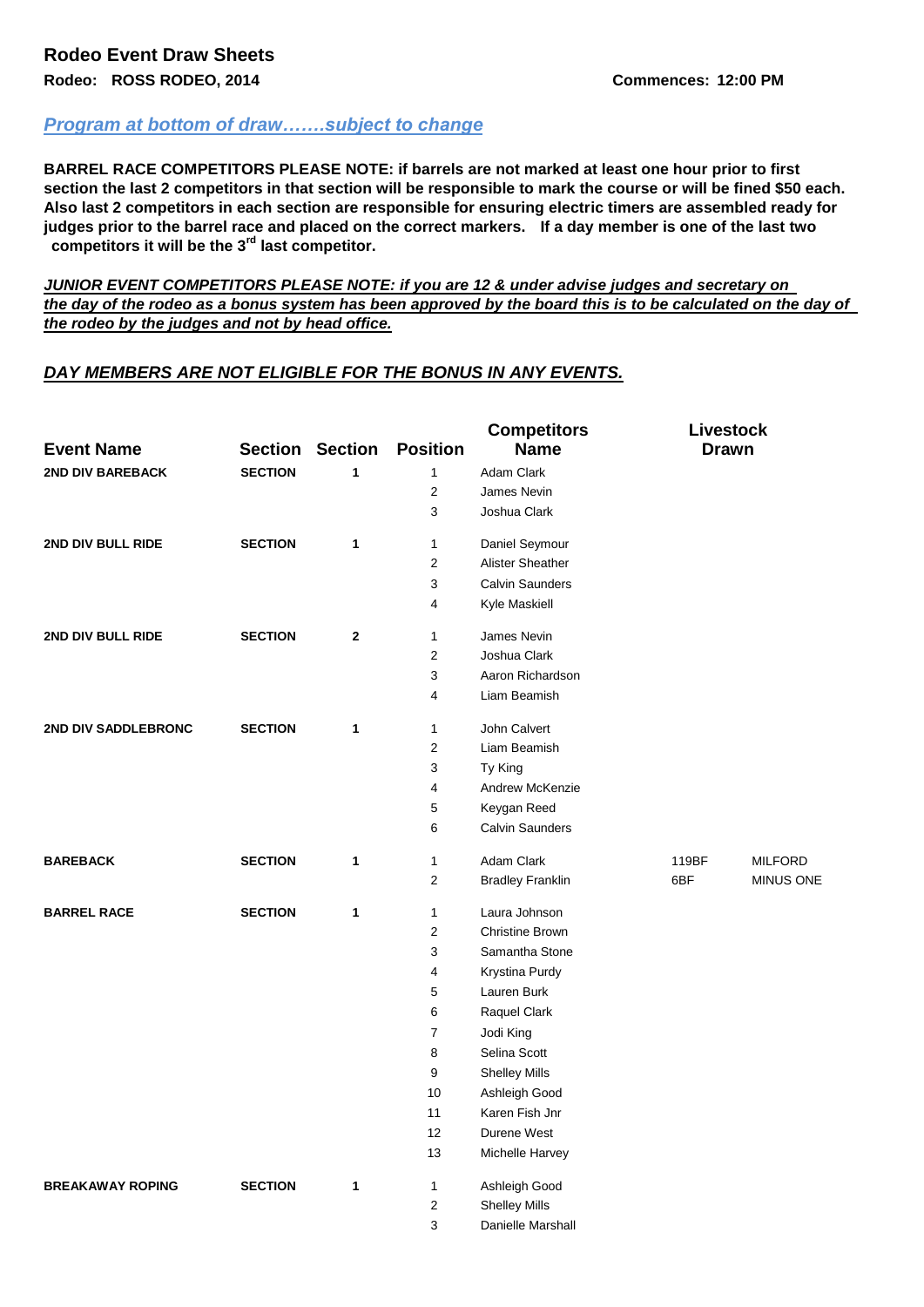| <b>BREAKAWAY ROPING</b>   | <b>SECTION</b> | $\bf 2$      | 1              | Laura Johnson                |        |                                    |
|---------------------------|----------------|--------------|----------------|------------------------------|--------|------------------------------------|
|                           |                |              | 2              | Jodi King                    |        |                                    |
|                           |                |              | 3              | Raquel Clark                 |        |                                    |
| <b>BREAKAWAY ROPING</b>   | <b>SECTION</b> | $\mathbf 3$  | 1              | Lauren Burk                  |        |                                    |
|                           |                |              | 2              | Durene West                  |        |                                    |
|                           |                |              | 3              | Karen Fish Jnr               |        |                                    |
| <b>BULL RIDE</b>          | <b>SECTION</b> | $\mathbf{1}$ | 1              | Kaide Goss                   | 07 MC  | <b>ROADHOUSE</b>                   |
|                           |                |              | 2              | <b>Bradley Franklin</b>      | 156 MC | <b>TASMIN</b>                      |
|                           |                |              | 3              | Denny Leary                  | 706 MC | MAC DOG                            |
|                           |                |              | 4              | Joshua Clark                 | 15 MC  | <b>HILLBILLY</b>                   |
|                           |                |              | 5              | <b>Calvin Saunders</b>       | 705 MC | <b>RED BULL</b>                    |
| <b>BULL RIDE</b>          | <b>SECTION</b> | $\mathbf{2}$ | 1              | Gene Marshall                | 07 MC  | <b>ROADHOUSE</b>                   |
|                           |                |              | $\mathbf{2}$   | Chris Dornauf                | 706 MC | MAC DOG                            |
|                           |                |              | 3              | <b>Guy Goss</b>              | 15 MC  | <b>HILLBILLY</b>                   |
|                           |                |              | 4              | Mitchell Bullen              | 156 MC | <b>TASMIN</b>                      |
| <b>JUNIOR BARREL RACE</b> | <b>SECTION</b> | 1            | 1              | Shayleigh Ingelse            |        |                                    |
|                           |                |              | $\overline{c}$ | Denvah Mills                 |        |                                    |
|                           |                |              | 3              |                              |        |                                    |
|                           |                |              |                | Ty King                      |        |                                    |
|                           |                |              | 4              | Abbey Sims                   |        |                                    |
|                           |                |              | 5<br>6         | Chelsea Royer                |        |                                    |
|                           |                |              |                | Cody Peppin                  |        |                                    |
| <b>JUNIOR BULL RIDE</b>   | <b>SECTION</b> | $\mathbf{1}$ | 1              | Ty King                      |        |                                    |
|                           |                |              | $\overline{2}$ | Liam Beamish                 |        |                                    |
| <b>JUNIOR BULL RIDE</b>   | <b>SECTION</b> | $\bf{2}$     | 1              | Kyle Maskiell                |        |                                    |
|                           |                |              | $\overline{2}$ | Adam Clark                   |        |                                    |
| <b>JUNR BREAKAWAY</b>     | <b>SECTION</b> | 1            | 1              | Shayleigh Ingelse            |        |                                    |
|                           |                |              | $\overline{c}$ | Abbey Sims                   |        |                                    |
|                           |                |              | 3              | Cody Peppin                  |        |                                    |
| <b>JUNR BREAKAWAY</b>     | <b>SECTION</b> | $\bf{2}$     | 1              | Denvah Mills                 |        |                                    |
|                           |                |              | 2              | Ty King                      |        |                                    |
|                           |                |              |                |                              |        |                                    |
| <b>ROPE AND TIE</b>       | <b>SECTION</b> | 1            | 1<br>2         | Nicholas Newman<br>Gary King |        |                                    |
|                           |                |              |                |                              |        |                                    |
| <b>ROPE AND TIE</b>       | <b>SECTION</b> | $\bf{2}$     | 1              | Dylan Clark                  |        |                                    |
|                           |                |              | $\overline{2}$ | Luke Hamilton                |        |                                    |
| <b>SADDLE BRONC</b>       | <b>SECTION</b> | 1            | 1              | <b>Calvin Saunders</b>       | 51BF   | <b>CUPIE DOLL</b>                  |
|                           |                |              | $\overline{2}$ | Chris Dornauf                | 42BF   | <b>CASH REWARD</b>                 |
|                           |                |              | 3              | John Calvert                 | 57BF   | <b>COASTAL SURPRISE</b>            |
|                           |                |              | 4              | Dylan Clark                  | 54BF   | <b>SLIPPERY</b><br><b>DELIVERY</b> |
| <b>STEER WRESTLING</b>    | <b>SECTION</b> | 1            | 1              | Andrew McKenzie              |        |                                    |
|                           |                |              | $\overline{c}$ | Dylan Clark                  |        |                                    |
| <b>STEER WRESTLING</b>    | <b>SECTION</b> | $\bf{2}$     | 1              | Michael Wyllie               |        |                                    |
|                           |                |              | 2              | Luke Hamilton                |        |                                    |
| <b>TEAM ROPING</b>        | <b>SECTION</b> | 1            | 1              | Raquel Clark                 |        |                                    |
|                           |                |              | $\overline{2}$ | <b>Michael Groves</b>        |        |                                    |
|                           |                |              | 3              | Ty King                      |        |                                    |
|                           |                |              | 4              | <b>Adrian Mills</b>          |        |                                    |
|                           |                |              | 5              | Dylan Clark                  |        |                                    |
|                           |                |              | 6              | Gene Marshall                |        |                                    |
| <b>TEAM ROPING</b>        | <b>SECTION</b> | $\bf{2}$     | 1              | <b>Brian Holland</b>         |        |                                    |
|                           |                |              | $\overline{2}$ | Cody Peppin                  |        |                                    |
|                           |                |              | 3              | Durene West                  |        |                                    |
|                           |                |              | 4              | Jodi King                    |        |                                    |
|                           |                |              | 5              | Danielle Marshall            |        |                                    |
|                           |                |              |                |                              |        |                                    |